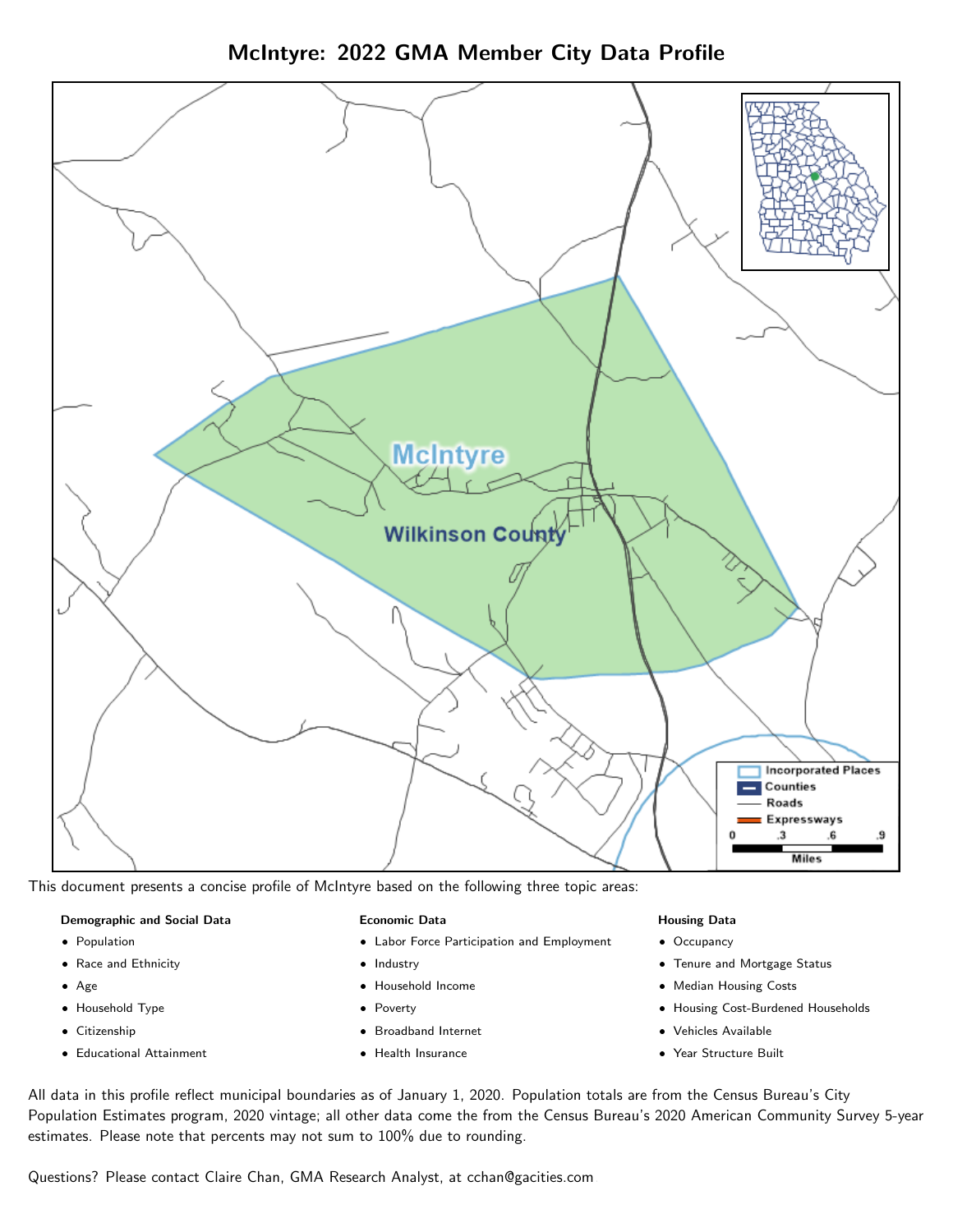# McIntyre: Demographic and Social





Source: American Community Survey, 2020 5-year estimates, table B01001 Source: American Community Survey, 2020 5-year estimates, table B11001

## **Citizenship**

| <b>Native Born</b><br>91% | <b>Not</b><br><b><i><u>Citizen</u></i></b><br>$9\%$ |
|---------------------------|-----------------------------------------------------|
|---------------------------|-----------------------------------------------------|

Source: American Community Survey, 2020 5-year estimates, table B05002 Source: American Community Survey, 2020 5-year estimates, table B15002

#### Race and Ethnicity



Source: U.S. Census Bureau, City Population Estimates, 2020 vintage Source: American Community Survey, 2020 5-year estimates, table B03002

## Household Type



#### Educational Attainment



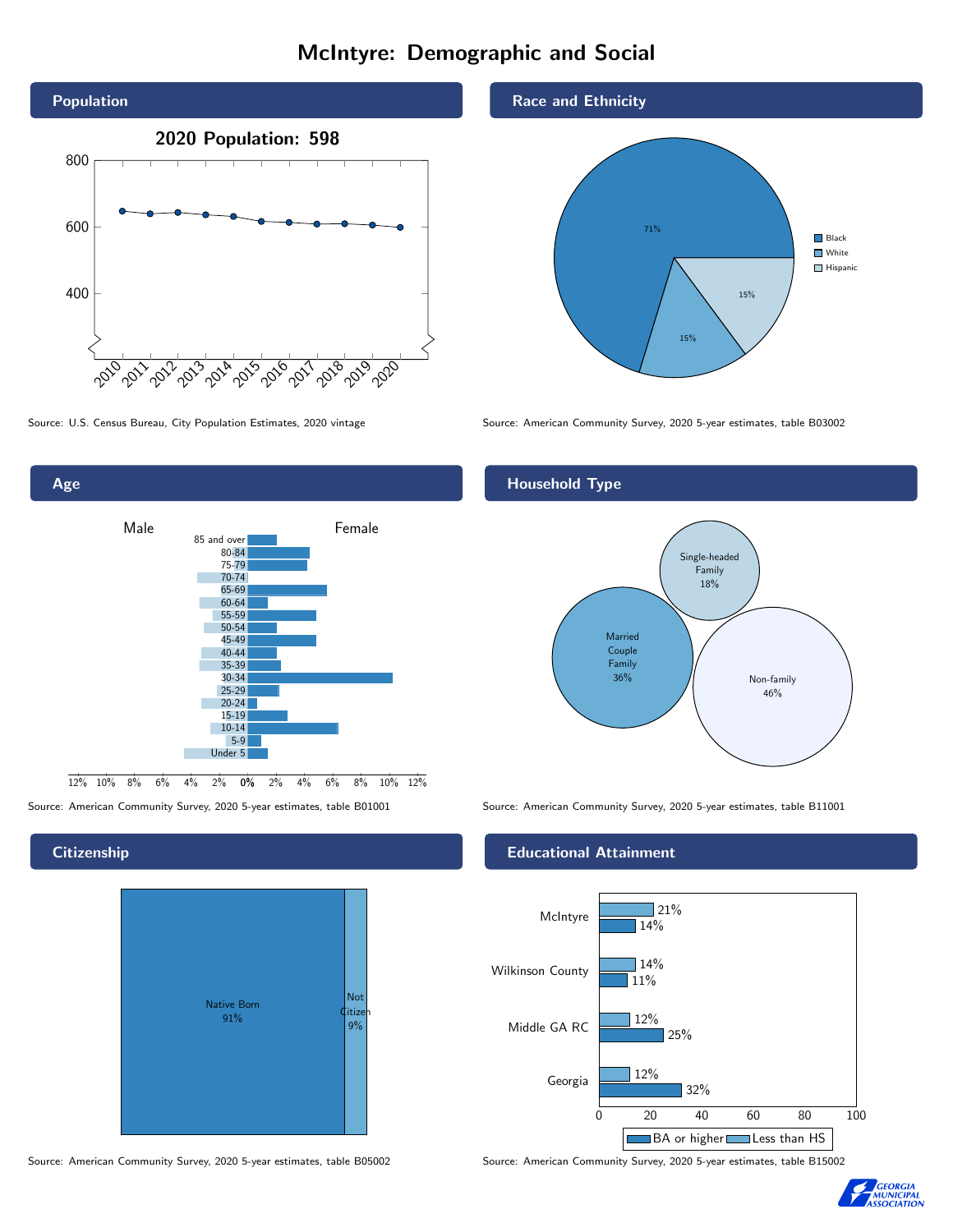# McIntyre: Economic



Source: American Community Survey, 2020 5-year estimates, table B23001 Note: Unemployment rate is based upon the civilian labor force.

### Industry

| Agriculture, forestry, fishing and hunting, and mining      | 15%   |
|-------------------------------------------------------------|-------|
| Construction                                                | 8%    |
| Manufacturing                                               | 26%   |
| <b>Wholesale Trade</b>                                      | $0\%$ |
| Retail Trade                                                | $0\%$ |
| Transportation and warehousing, and utilities               | 3%    |
| Information                                                 | $0\%$ |
| Finance and insurance, real estate, rental, leasing         | $0\%$ |
| Professional, scientific, mgt, administrative, waste mgt    | $4\%$ |
| Educational services, and health care and social assistance | 34%   |
| Arts, entertainment, recreation, accommodation, food        | 3%    |
| service                                                     |       |
| Other services, except public administration                | $1\%$ |
| Public administration                                       | 7%    |
|                                                             |       |

Source: American Community Survey, 2020 5-year estimates, table C24030



Source: American Community Survey, 2020 5-year estimates, tables B19013 and B19025 Source: American Community Survey, 2020 5-year estimates, table B17010

Broadband Internet No 49% Yes 51% **Poverty** 



#### Health Insurance



Source: American Community Survey, 2020 5-year estimates, table B28002 Source: American Community Survey, 2020 5-year estimates, table B18135